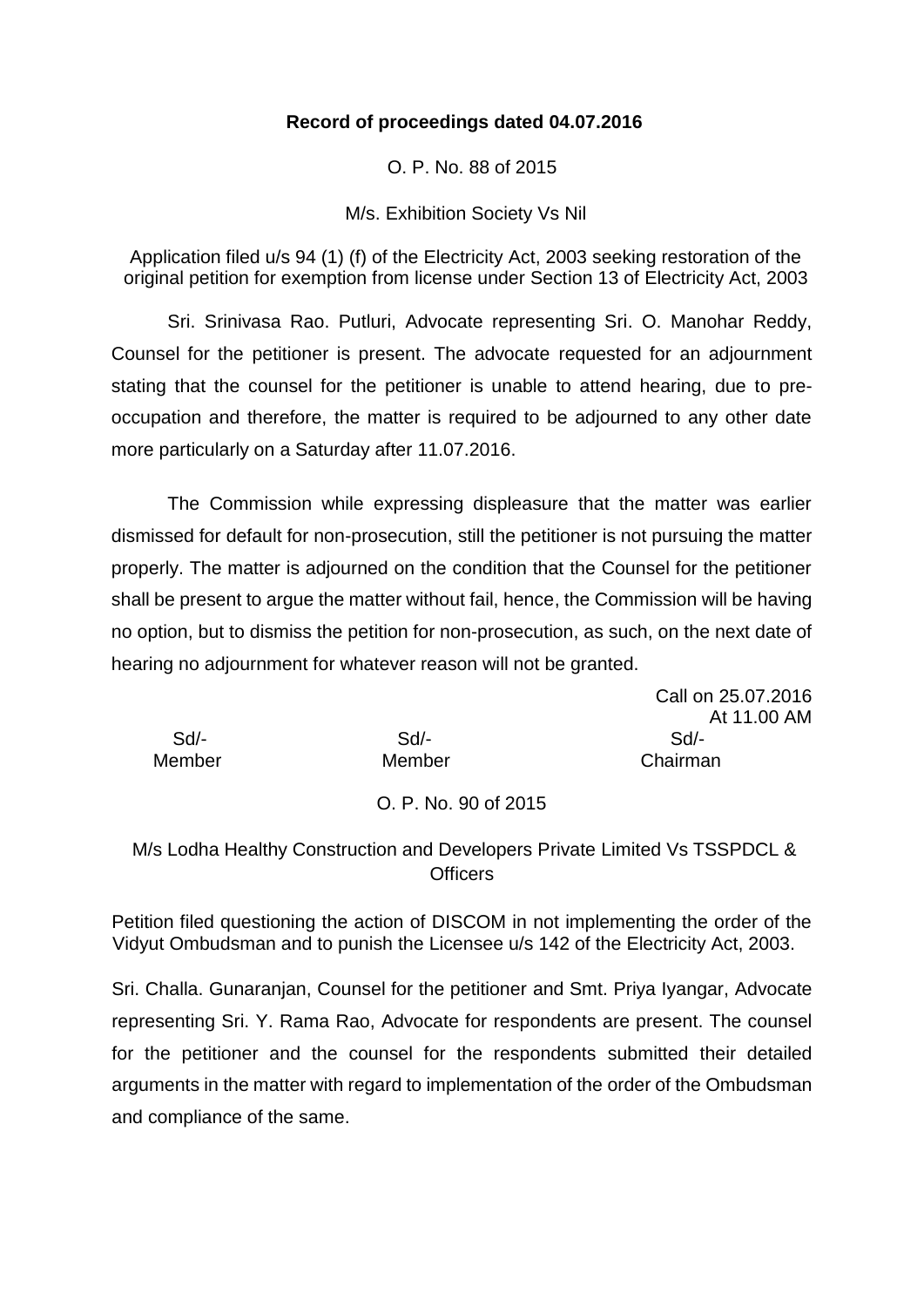The Commission having heard the arguments of the Counsel for the parties reserved it's order and directed the counsel for parties to file their written submissions respectively. The counsel for the petitioner shall file the same by 11.07.2016 and furnish a copy to the counsel for the respondent. The counsel for the respondents shall file a reply submission by 15.07.2016 with a copy to the counsel for the petitioner.

| Sd/-   | Sd/-   | Sd/-     |
|--------|--------|----------|
| Member | Member | Chairman |

# O. P. No. 91 of 2015

# M/s. Sanathnagar Enterprises Ltd. vs TSSPDCL & Officers

Petition filed questioning the action of DISCOM in not implementing the order of the Vidyut Ombudsman and to punish the licensee u/s 142 of the Electricity Act, 2003.

Sri. Challa. Gunaranjan, Counsel for the petitioner and Smt. Priya Iyangar, Advocate representing Sri. Y. Rama Rao, Advocate for Respondents are present. The counsel for the petitioner and the counsel for the respondents submitted their detailed arguments in the matter with regard to implementation of the order of the Ombudsman and compliance of the same.

The Commission having heard the arguments of the Counsel for the parties reserved it's order and directed the counsel for parties to file their written submissions respectively. The counsel for the petitioner shall file the same by 11.07.2016 and furnish a copy to the counsel for the respondent. The counsel for the respondents shall file a reply submission by 15.07.2016 with a copy to the counsel for the petitioner.

| Sd     | Sd                   | Sd       |
|--------|----------------------|----------|
| Member | Member               | Chairman |
|        | O. P. No. 94 of 2015 |          |
|        | And                  |          |
|        | I. A. No. 3 of 2016  |          |
|        | And                  |          |
|        | I. A. No. 4 of 2016  |          |
|        |                      |          |

## M/s MLR Industries Private Limited vs TSSPDCL & Officers

Petition filed for drawing of energy pumped from the solar project during day time to be utilized as banked energy between 12 AM and 6 Am

Petitioner filed an I. A. seeking for fixing of early date by advancing the hearing of the main case from 15.06.2016 (I. A. No. 3 of 2016)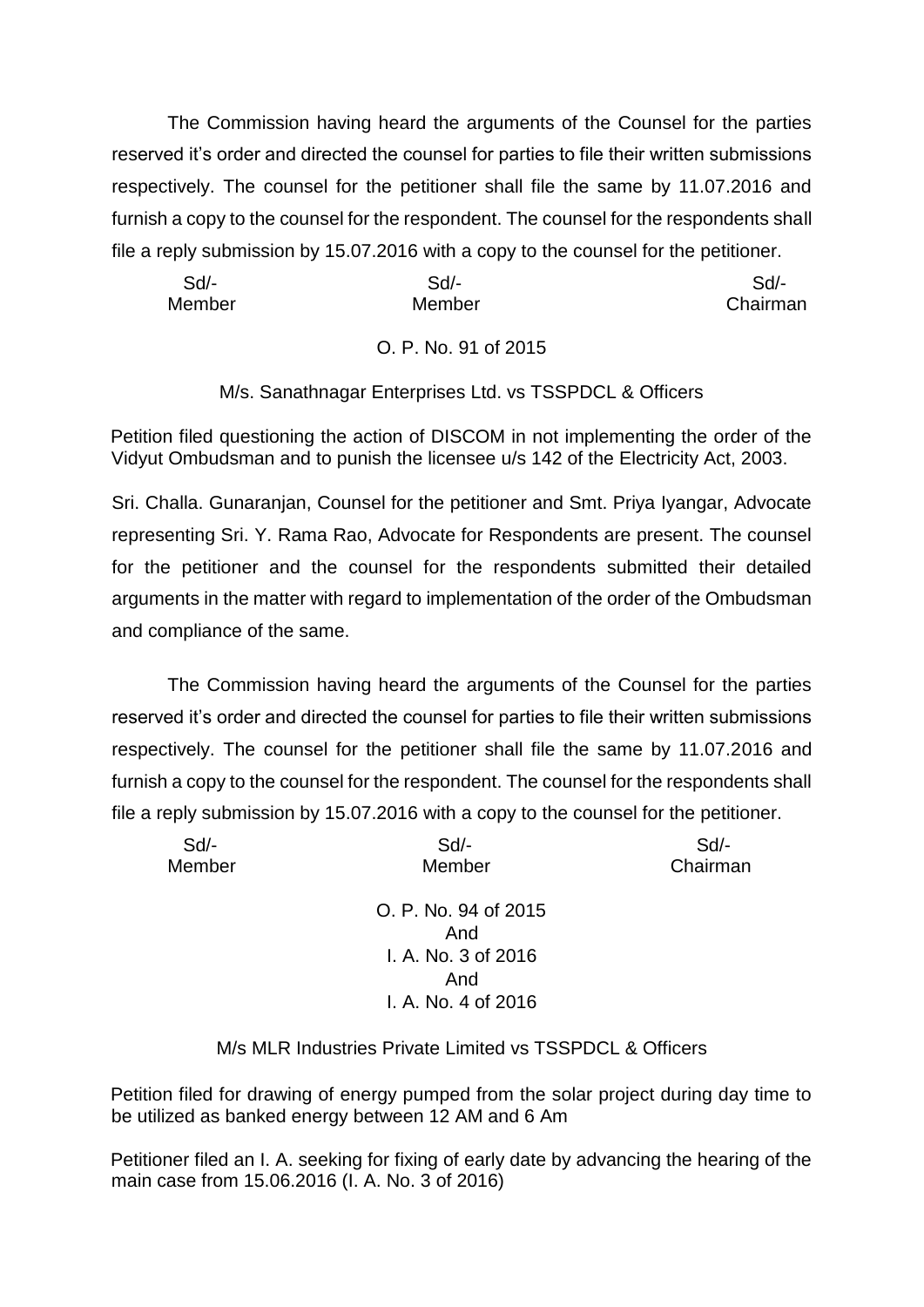Petitioner filed an I. A. seeking interim orders for utilising the solar power generated by it during night (I. A. No. 4 of 2016).

Sri. M. Mohan Rao Counsel for the petitioner and Smt. Priya Iyengar, Advocate representing Sri. Y. Rama Rao, Counsel for the respondent are present. The counsel for the petitioner and the counsel for the respondents submitted their detailed arguments in the matter with regard to allowing banking of energy generated by the petitioner to be drawn and utilise by it during non-peak hours for the manufacturing activity of the petitioner.

The Commission having heard the arguments of the Counsel for the parties reserved it's order and directed the counsel for parties to file their written submissions respectively. The counsel for the petitioner shall file the same by 11.07.2016 and furnish a copy to the counsel for the respondent. The counsel for the respondents shall file a reply submission by 16.07.2016 with a copy to the counsel for the petitioner.

| $Sd$ - | $Sd$ -               | Sd       |
|--------|----------------------|----------|
| Member | Member               | Chairman |
|        | R. P. No. 1 of 2016  |          |
|        | ΙN                   |          |
|        | O. P. No. 11 of 2015 |          |

M/s. SLT Power & Infrastructure Projects Private Limited vs Govt. of Telangana, TSTRANSCO, TSSPDCL & NREDCAP

Petition seeking review of the Commission Order dated 27.01.2016 under section 94 (1) of the Electricity Act, 2003.

Sri. G. Vijaya Bhaskar Reddy representative of the petitioner and Smt. Priya Iyengar, Advocate representing Sri. Y. Rama Rao, Counsel for the respondent are present. The representative of the petitioner sought adjournment as the counsel for the petitioner is not available for submissions. The Advocate pointed out that no notice has been received from the Commission till date. Hence, she sought adjournment so as to enable her client to obtain a copy and respond to the petition.

The Commission while seeking to know the reason for review petition being filed, also required the petitioner to explain as to what is the anomaly in the order sought to be reviewed, however, granted adjournment without any date. The Commission required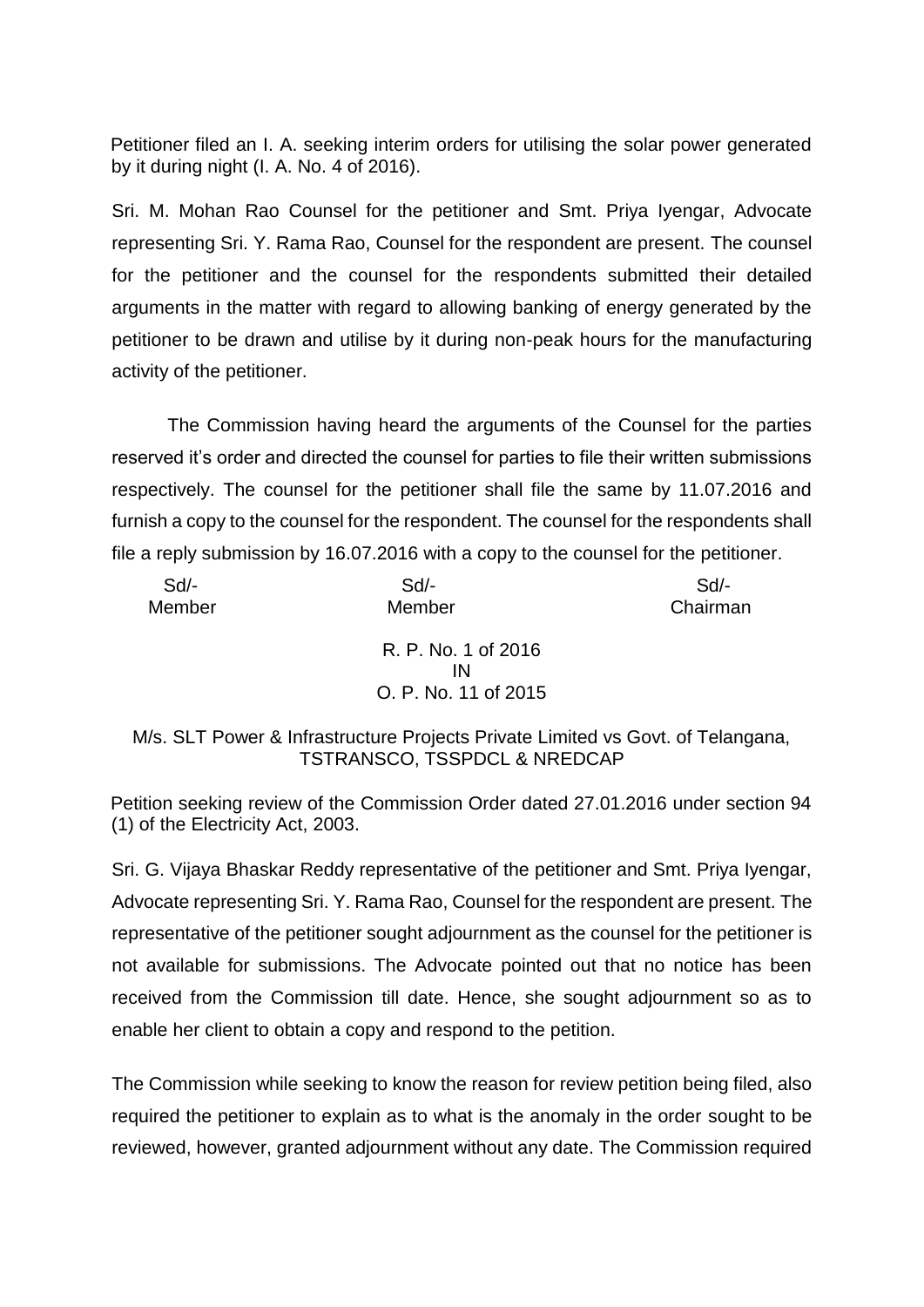the petitioner to inform the Commission about operating plant, then only hearing will be taken up on the review petition.

| $Sd$ - | Sd/-   | Sd       |
|--------|--------|----------|
| Member | Member | Chairman |

### O. P. No. 4 of 2016

### State Load Despatch Centre of Telangana State, TSTRANSCO vs TSGENCO, SLDC and Southern Regional Power Committee, CEA, Bangalore

Petition filed u/s 86 (1) (f) of the Electricity Act, 2003 seeking compliance of the provisions of Indian Electricity Grid Code (IEGC) regarding Restricted Governor Mode Operation (RGMO) / Free Governor Mode Operation (FGMO) as provided in Clauses 5.2 (f), (g), (h) and (i) of the IEGC.

Sri P. Suresh Babu, Superintending Engineer (SLDC) Representative of TSSLDC and Sri S. Laxmi Narayana Representative of TSGENCO are present. The representatives of the parties explained and submitted technical aspects apart from stating the issue raised in the petition filed pursuant to directions of the Central Commission has been resolved substantially following discussions between themselves. Hence, it is represented that the petition may be closed.

The Commission has directed both the parties to file written submissions with regard to the issue being settled inter se between them and why the petitioner is not inclined to prosecute the matter further. It is also directed that the petitioner's representative shall place before the Commission the status of compliance of the issue raised in the petition by monitoring the technical aspects for another week. The written submissions shall be filed on or before 15.07.2016 and upon such filing, the matter will be treated as reserved for orders.

| $Sd$ - | $Sd$ -                   | $Sd$ -   |
|--------|--------------------------|----------|
| Member | Member                   | Chairman |
|        |                          |          |
|        | O. P. (SR) No. 5 of 2016 |          |
|        | And                      |          |
|        | I. A. No. 6 of 2016      |          |
|        |                          |          |
|        |                          |          |

M/s. REI Power Bazaar Private Limited vs Nil, TSDISCOMs, TSTRANSCO and TSGENCO added by the Commission.

M/s. IEX Limited vs M/s. REI Power Bazaar Private Limited, TSDISCOMs, TSTRANSCO and TSGENCO added by the Commission.